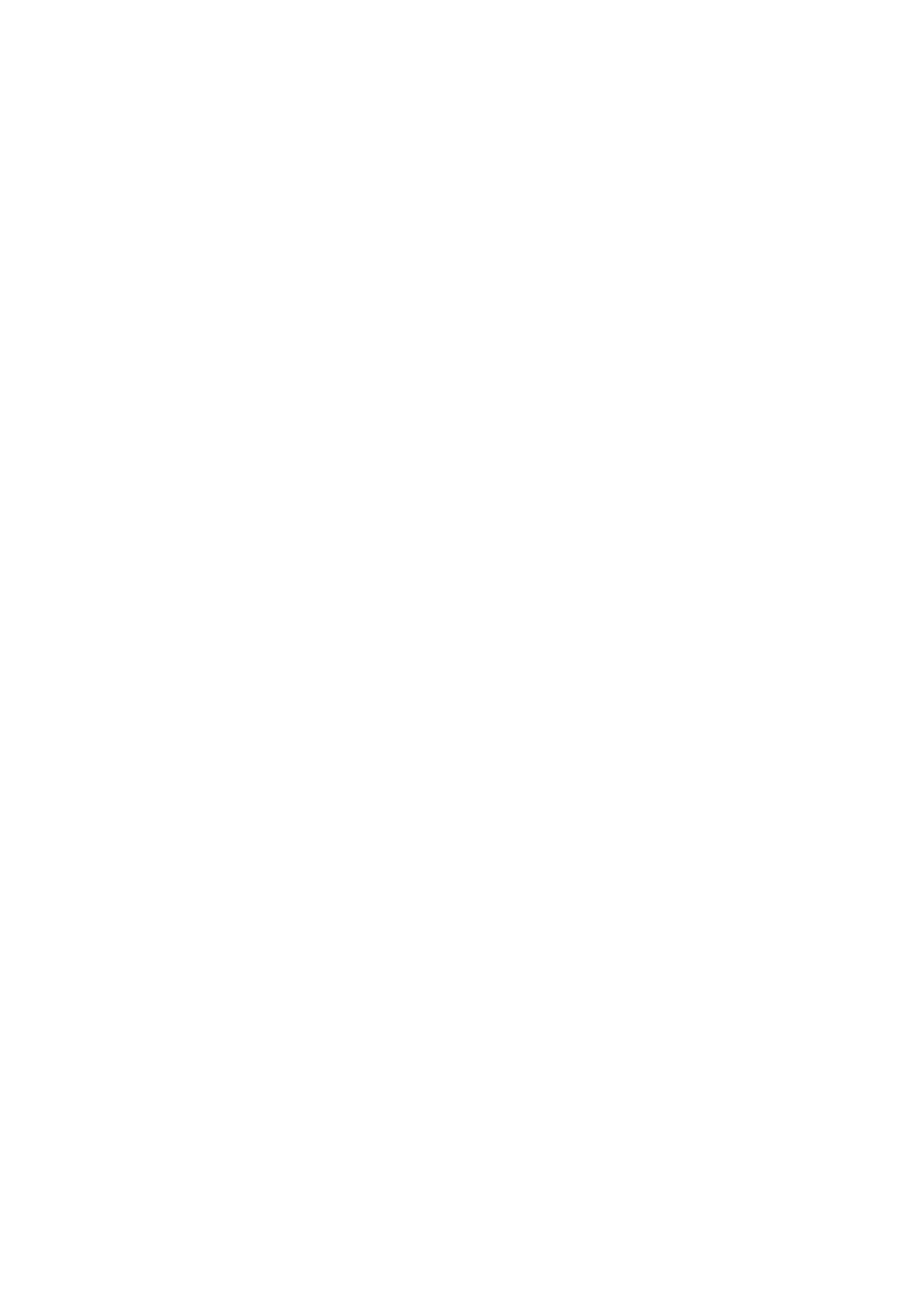**ANNEX**

Circular Letter No.4216/Add.1 Annex, page 1



**In The Name Of God Ministry of Road & Urban Development Ports and Maritime Organization**

No.: 6133/Exp/99

Date: 5/5/2020

Ref.:

H.E. Kitack Lim Secretary General International Maritime Organization 4 Albert Embankment London SE1 7SR United Kingdom Tel +44 (0)20 7735 7611 Fax +44 (0)20 7587 3210 Email: info@imo.org -

Subject: Extension of Seafarers' Certificates

His Excellency,

 Considering the growing outbreak of the novel coronavirus and the recommendations by the World Health Organization on the importance of such a public health emergency condition which is of international concern and the need for medical care of seafarers while working onboard, PMO has considered some specific conditions for the facilitation of seafarers' documentation, including:

- 1- the extension of CoPs, CoCs, and medical certificates with validity of one year or longer, which will be expired during the onset of coronavirus until September 21, 2020, will be additionally extended 6 months after the expiry of the certificates.
- 2- For dispensation and endorsement of foreign certificates, through addressing the situation of seafarers who are facing expiration of essential certificates, the validity of the certificates which are within the period of outbreak of coronavirus until the end of September 21, 2020, will be extended for 6 months after the expiry dates of the certificates.

 In addition, there have been some more considerations for presenting the theoretical and practical training courses for seafarers, which are to be held online for theoretical courses and for